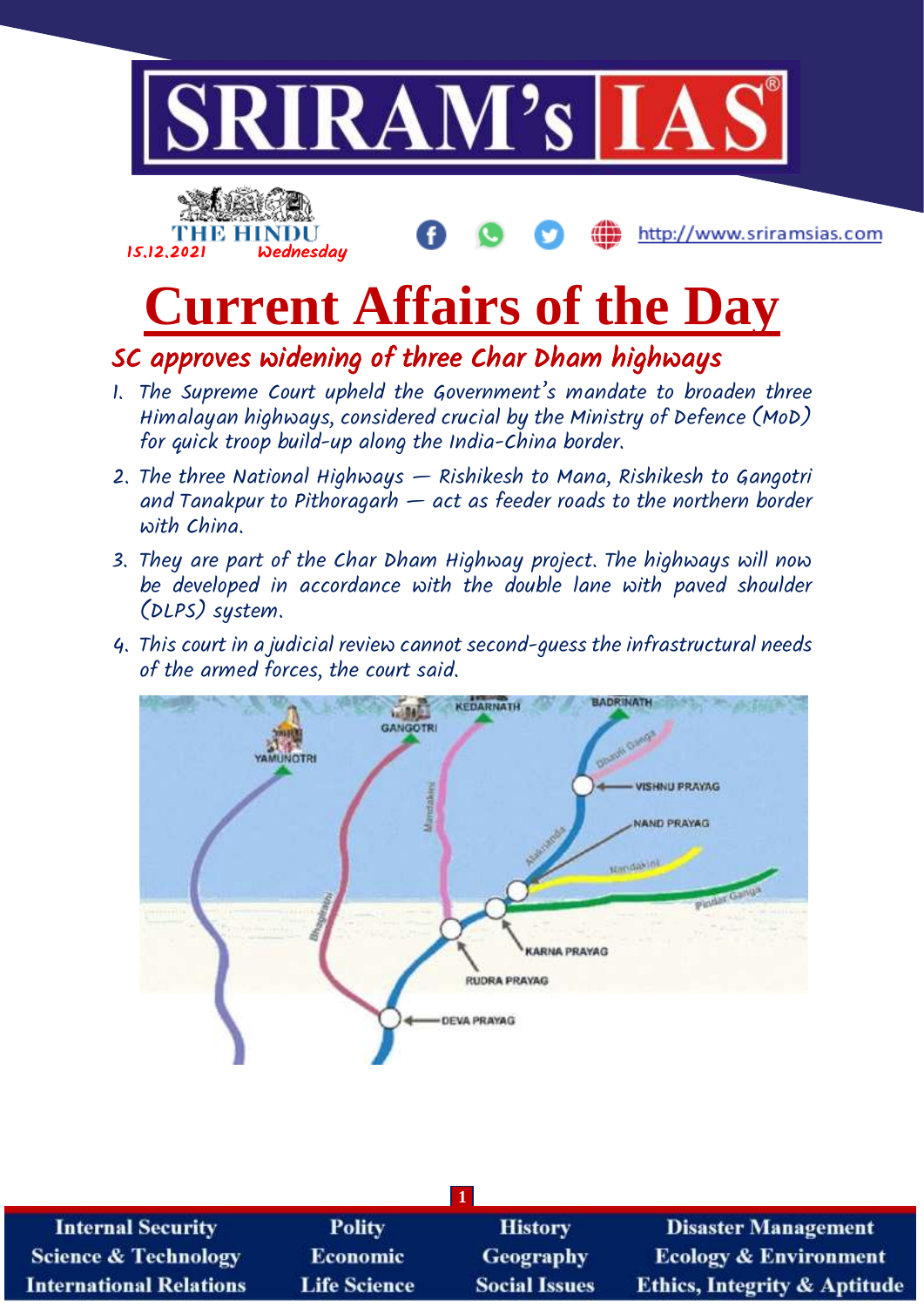



NO WOMAN JUDGE IN EIGHT

**HIGH COURTS** 

Himachal

Chhattisgarh

Meghalaya

·Jharkhand

J&K ·

**Uttarakhand** 

**WOMEN JUDGES** 

Manipur •Tripura

**FAR AND F** 

http://www.sriramsias.com

Sikkim has highest

representation percentagewise (50%), with one woman judge

to one male judge.

Delhi, with a woman chief

justice, has second highest representation, at 28%, with

10 women judges

# CJI bats for more women judges

- 1. Chief Justice of India N.V. Ramana promised to take up the Supreme Court Collegium the demand for more women judges.
- 2. The Supreme Court currently has the highest number of women judges ever in its history. The recommendation of Justice B.V. Nagarathna by the Collegium, led by Chief Justice Ramana, would see the first woman Chief Justice of India.
- 3. There can be no denying that the inclusion of women as judges and lawyers in the country will substantially improve the justice delivery system. Women can bring a different perspective to the law which will enrich the legal field.
- 4. Chief Justice Ramana responded by quoting the late U.S. Supreme Court judge, Justice Ruth Bader Ginsberg, to say "women belong in all places where decisions are being made…It shouldn't be that women are the exception".

## India votes against UN draft resolution on climate change

- 1. India voted against a draft resolution at the United Nations Security Council (UNSC) linking climate to security, saying it was an attempt to shift climate talks from the United Nations Framework Convention on Climate Change (UNFCCC) to the Security Council and a "step backwards" for collective action on the issue.
- 2. One of the objectives of the debate was to examine how terrorism and security risks could be linked to climate change.

| <b>Internal Security</b>        | <b>Polity</b>       | <b>History</b>       | <b>Disaster Management</b>              |  |  |
|---------------------------------|---------------------|----------------------|-----------------------------------------|--|--|
| <b>Science &amp; Technology</b> | <b>Economic</b>     | <b>Geography</b>     | <b>Ecology &amp; Environment</b>        |  |  |
| <b>International Relations</b>  | <b>Life Science</b> | <b>Social Issues</b> | <b>Ethics, Integrity &amp; Aptitude</b> |  |  |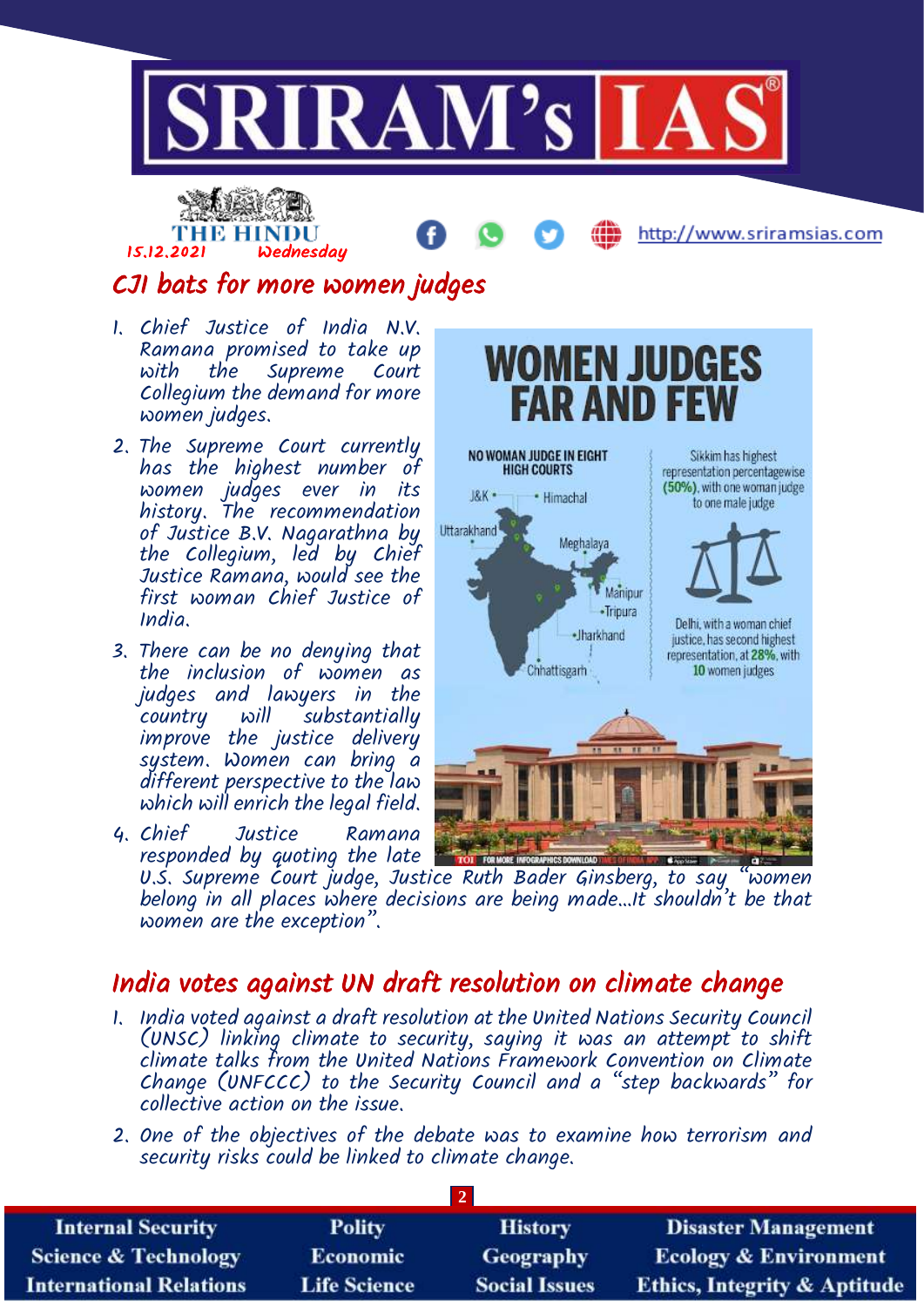

http://www.sriramsias.com

- 3. The reason countries were attempting to bring climate talks to the Security Council was that decisions could be taken without consensus or the involvement of most developing countries, India responded.
- 4. If the Security Council indeed takes over the responsibility on this issue, a few states will then have a free hand in deciding on all climate-related issues.

### Undermining progress

15.12.2021 Wednesday

THE HINDU

- 1. Developing and 'least developed countries had worked, over the last two decades, to make "common but differentiated" responsibilities a fundamental tenet of climate action, India noted.
- 2. Attempt to link climate with security really seeks to obfuscate the lack of progress on critical issues under the UNFCCC process, many of the UNSC members were the primary contributors to climate change.
- 3. India said developed countries had not met their promises with regard to climate action and called for these countries to provide \$1 trillion in climate finance "at the earliest.
- 4. India said that climate change may have exacerbated conflicts in the Sahel region and across Africa, and India remained committed to peace and development in those regions, but "viewing conflicts through the prism of climate change" was "misleading" and an oversimplification that could worsen conflicts rather than resolving them.

# Celebrating Sardar Vallabhbhai Patel's legacy

The people of India will remain forever indebted to the 'great unifier' for his leadership during the freedom struggle and his vision, wisdom, and statesmanship in the post-Independence era.

### Patel's Contribution:

1. He actively<br>strenathened the strengthened freedom struggle by



mobilising people to fly the national flag at public places in 1922-23.

| <b>Internal Security</b>        | <b>Polity</b>       | <b>History</b>       | <b>Disaster Management</b>              |  |  |
|---------------------------------|---------------------|----------------------|-----------------------------------------|--|--|
| <b>Science &amp; Technology</b> | <b>Economic</b>     | <b>Geography</b>     | <b>Ecology &amp; Environment</b>        |  |  |
| <b>International Relations</b>  | <b>Life Science</b> | <b>Social Issues</b> | <b>Ethics, Integrity &amp; Aptitude</b> |  |  |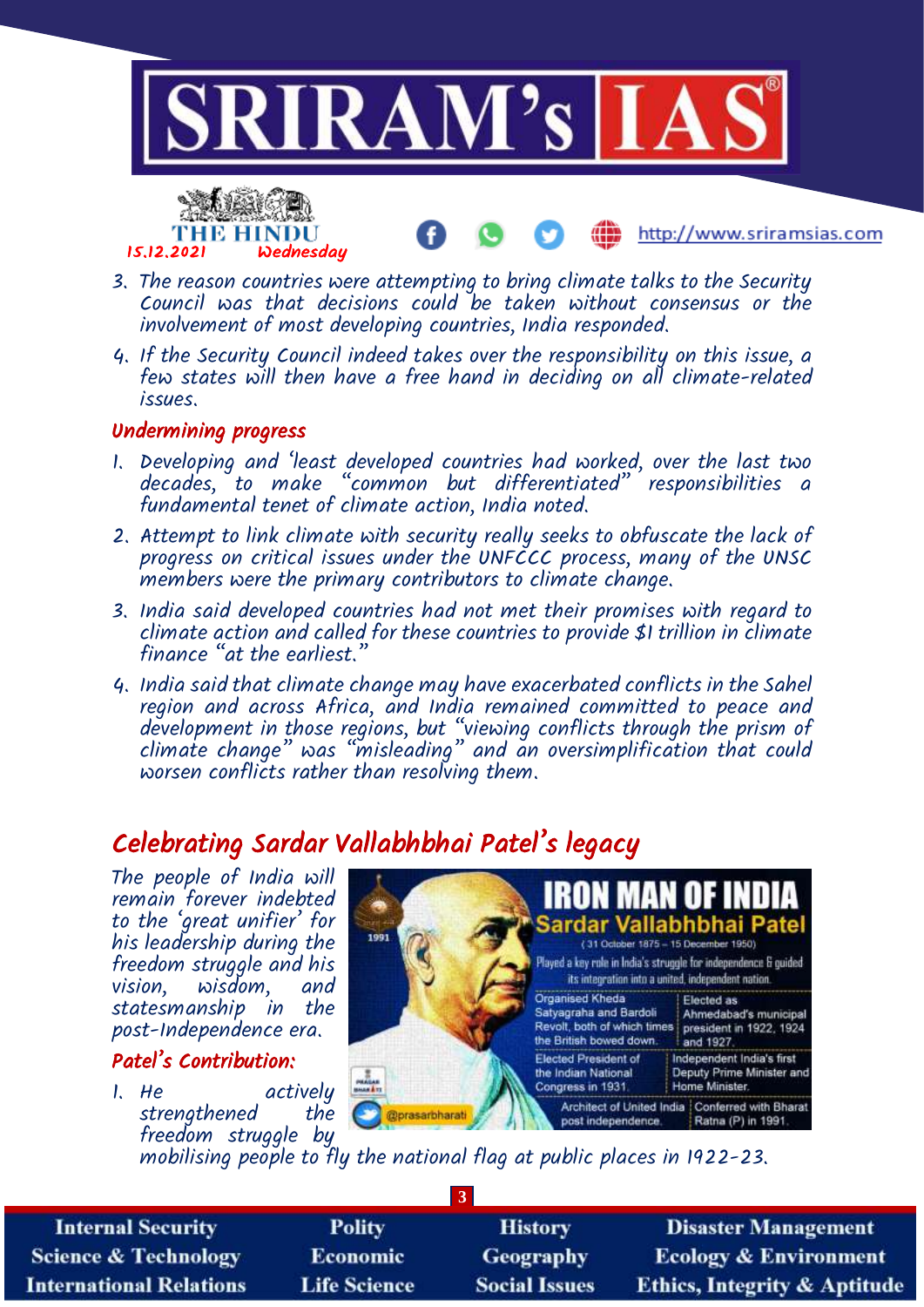

- 3. As an uncompromising disciplinarian and advocate for unity, he made remarkable contributions to the 1937 provincial elections, individual Satyagraha, the Quit India Movement.
- 4. For this, he spent considerable time in prison. As chairman of the Advisory Committee on Fundamental Rights, Minorities and Tribal and Excluded Areas of the Constituent Assembly, Patel piloted important sections in the Constitution related to fundamental and minority rights.
- 5. His meticulous handling of the integration of the princely states in a short time bears testimony to his zeal and steadfastness.
- 6. In addition to taking on the mammoth task of unification, the Iron Man of India was instrumental in strengthening the steel frame of India  $-$  the All India Services.

It is worth realising that the society we inherit owes everything to our forefathers. They worked hard to institutionalise the framework that empowers individuals to grow, attain their potential and scale new heights for the nation as a whole.

| <b>MAINS</b><br>DAWP | Q1. Discuss the critical role played by schooling, educational<br>textbooks and exams in value inculcation.                      |  |  |  |
|----------------------|----------------------------------------------------------------------------------------------------------------------------------|--|--|--|
| MCQS                 | $QI$ . Which of the following are correctly matched?                                                                             |  |  |  |
|                      | <b>River</b><br>Origin                                                                                                           |  |  |  |
|                      | Bhagirathi Gangotri                                                                                                              |  |  |  |
|                      | Alaknanda Kedarnath<br>$\overline{2}$                                                                                            |  |  |  |
|                      | Mandakini Badrinath<br>$\overline{\mathbf{3}}$                                                                                   |  |  |  |
|                      | Select the correct answer from the codes given below<br>1 only<br>a.<br>b.<br>2 and 3 only<br>3 only<br>c.<br>d.<br>$1, 2$ and 3 |  |  |  |

| <b>Internal Security</b>        | <b>Polity</b>       | <b>History</b>       | <b>Disaster Management</b>              |  |  |
|---------------------------------|---------------------|----------------------|-----------------------------------------|--|--|
| <b>Science &amp; Technology</b> | <b>Economic</b>     | <b>Geography</b>     | <b>Ecology &amp; Environment</b>        |  |  |
| <b>International Relations</b>  | <b>Life Science</b> | <b>Social Issues</b> | <b>Ethics, Integrity &amp; Aptitude</b> |  |  |
|                                 |                     |                      |                                         |  |  |